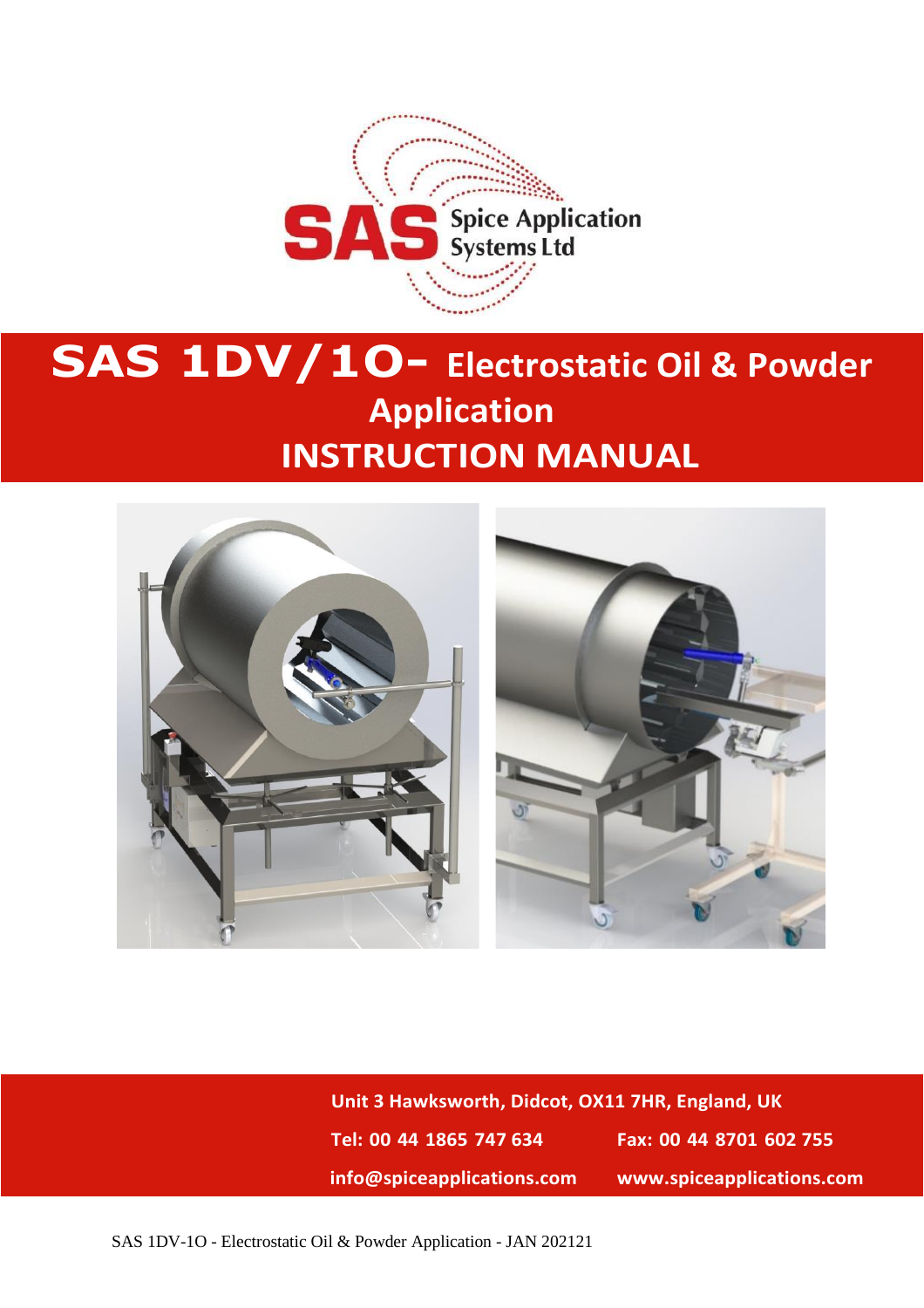### **INDEX**

#### **DESCRIPTION OF INFORMATION PAGE NUMBERS** WARNINGS OVERVIEW………………………………………………………. 2 ELECTROSTATIC INTRODUCTION…………………………………………. 3-4 PRODUCT INTRODUCTION…………………………………………………. 5-6 INSTALLATION…………………………………………………………………. 7-8 WARRANTY……………………………………………………………………. 9

### **IMPORTANT NOTICE**

This manual is only a basic overview of the SAS 1DV/1O Electrostatic Oil and Powder application system.

For Full and in depth information upon Installation, Cleaning, Service, Spare parts, Technical Specifications, etc. please refer to the respective SAS manuals :-



 **SAS 1DV Manual SAS 1O Manual**



**To obtain the best performance and reliability from this equipment it is strongly recommended to read the instruction manual thoroughly before attempting to use the equipment.**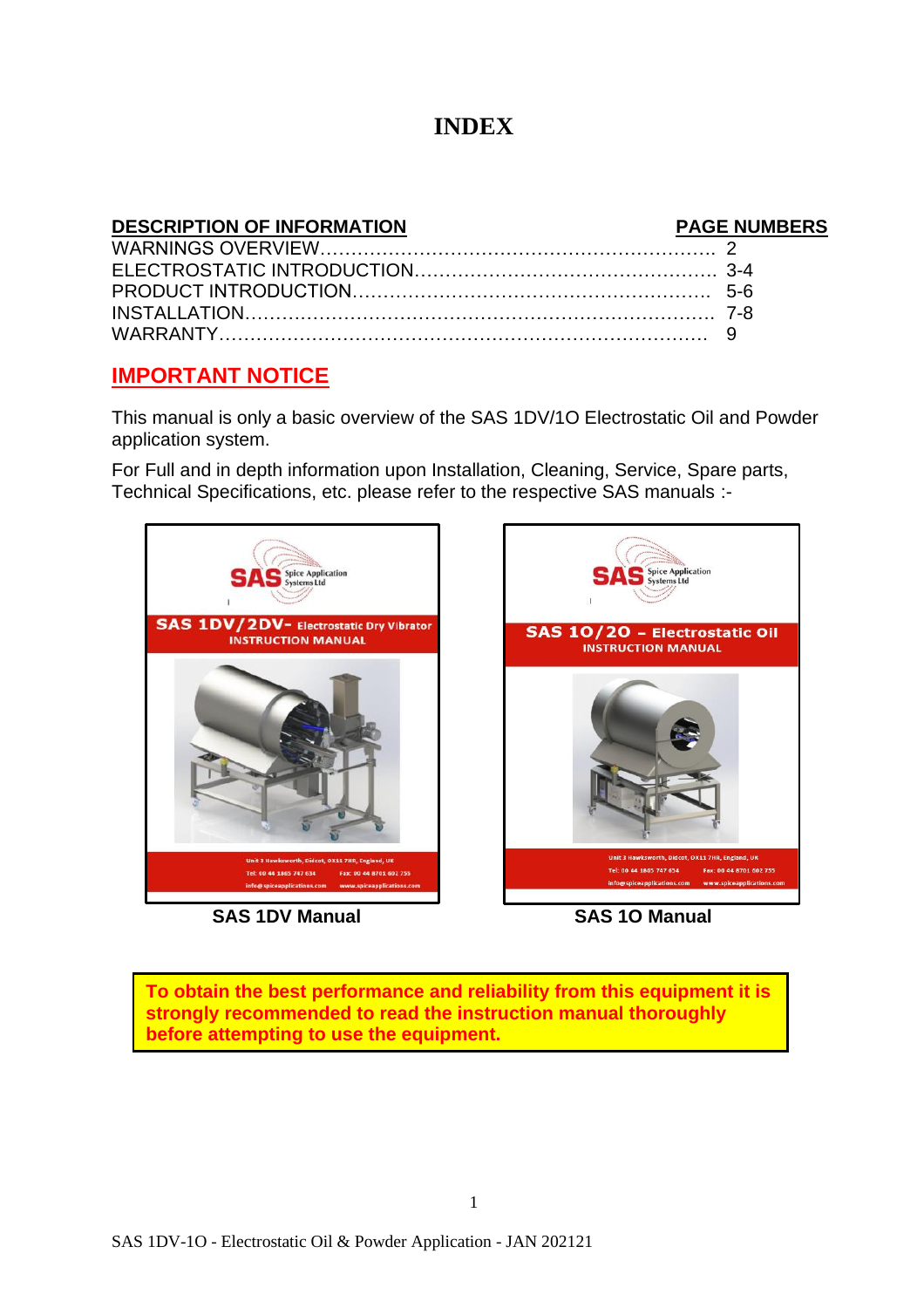# **WARNINGS OVERVIEW**

All controls within the Control Box have been adjusted for optimum performance and safety during manufacturing.

The Electrostatic Generating heads and control box is sealed for IP 65.

Re-adjustments, alterations or substitutions of any component may result in a hazardous operating condition a failure and possible damage to the equipment as well as overriding the built-in safety features.

Any unauthorised modification will invalidate the warranty and could endanger the work force.

**Under no circumstances are any alterations allowed to the electrostatic equipment without specific written instructions and consent from Spice Application Systems Ltd.**

### **SAFETY GUIDELINES**



The person in charge of the manufacturing work area should ensure that personnel are properly trained in the use of this equipment. The safety rules which follow should be fully understood and applied at all times.



 $\sqrt{\phantom{a}}$  Never point the spray unit at any person or animal.

 $\sqrt{\phantom{a}}$  Spraying certain products can be dangerous, depending on what is being sprayed so full protection for operators in the form of instructions supplied with that product must be adhered to at all times.



The normal safety rules and precautions for atomisation must be observed.

For more information, consult the local safety rules. In addition, the following precautions must be observed.

**WARNING!** Failure to observe the safety precautions contained within this manual could result in operational difficulties of the equipment and potential to create unsafe conditions.

**ALL personnel who are associated with the coating operation should read and fully understand this manual. It is especially important that the operators and maintenance team of the electrostatic equipment and their supervisory personnel understand the requirements for safe and proper usage of the electrostatic process.**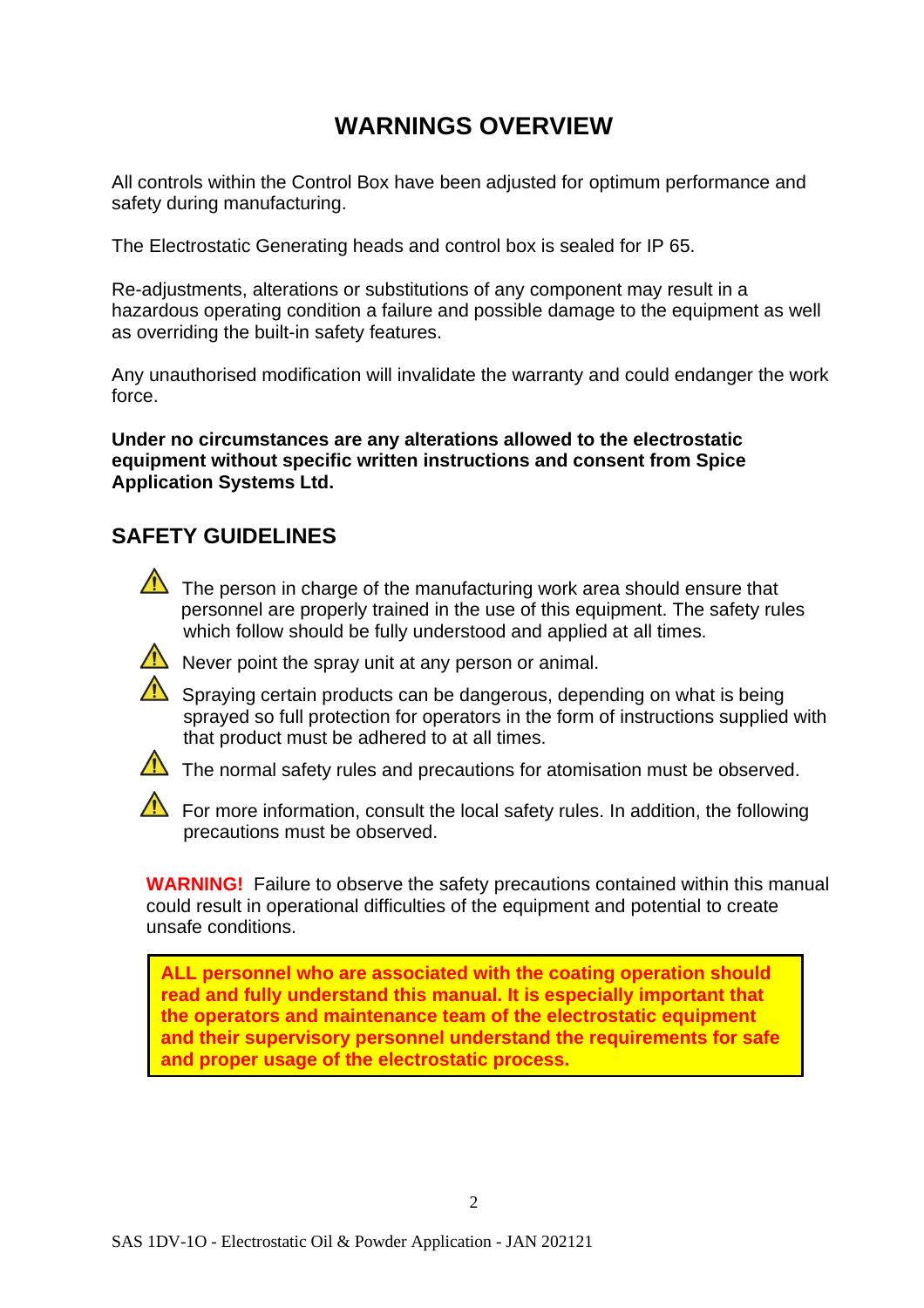# **ELECTROSTATIC INTRODUCTION**

### **What is Electrostatics**

Electrostatics is an environmentally responsible way to apply coating materials, significantly increasing the quality of the finished product, while substantially decreasing powder/oil costs through more effective use of materials.



### **How does it work?**

The aim is to eliminate wasteful over spray and put as much coating material on the target as possible. This is achieved by negatively charging atomized powder/oil particles so that they are attracted to the grounded work piece, opposites attract.

A charging electrode is located at the tip of the electrostatic generator head or atomizer. The powder/oil is atomized as it moves past the electrode, its particles become ionized - negatively charged. An electrostatic field is created between the charging electrode and the grounded work piece, the spray is concentrated within it.

The product to be coated (chips, tablets, etc.) is Grounded from contact within the rotating drum/wire belt flat chamber. When the coating material is released, it is attracted to the Grounded product. Due to the electrostatic attraction, coating material that would normally be lost ends up on the back and sides of the target product to produce a "wrap-around" effect.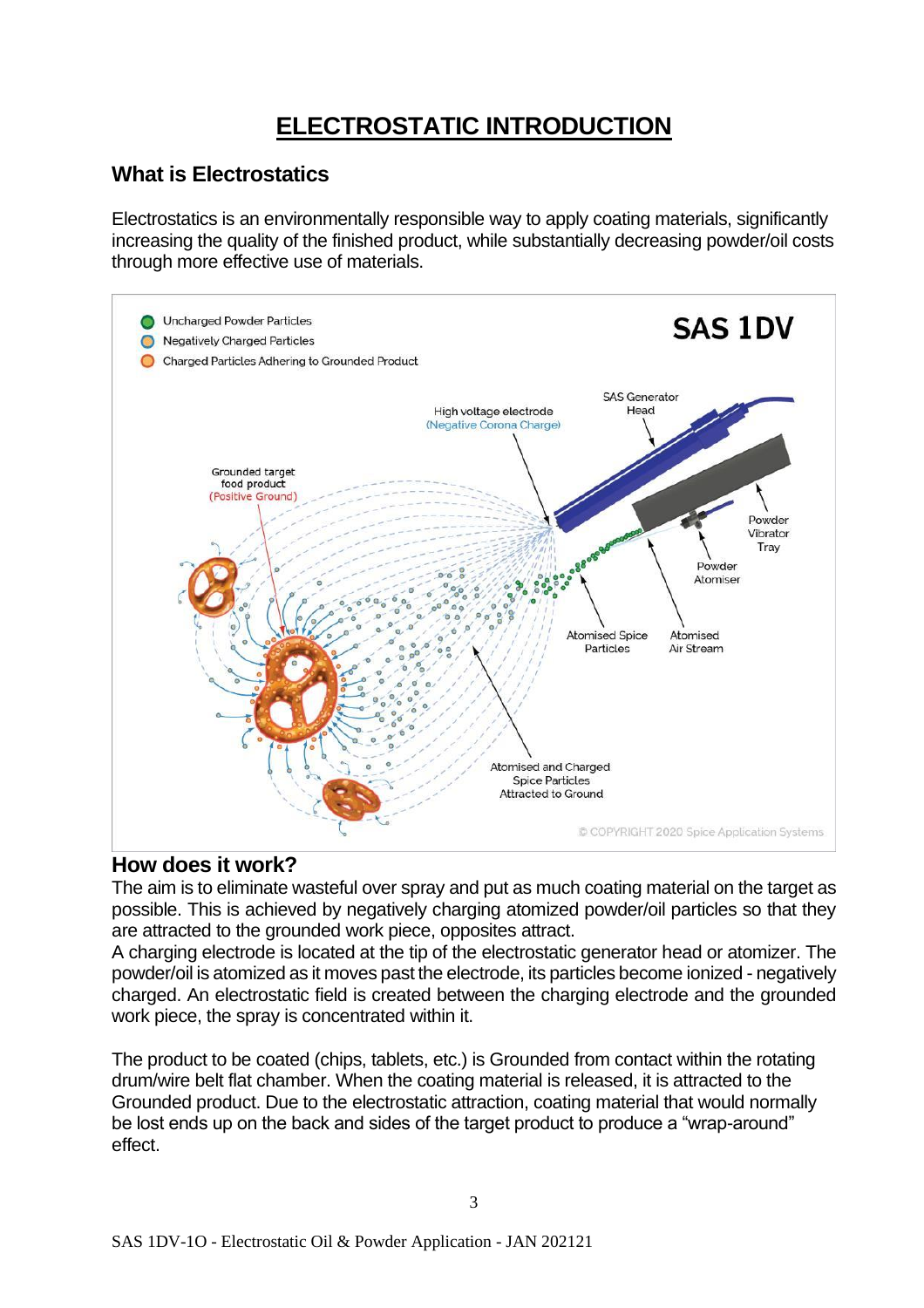# **ELECTROSTATIC INTRODUCTION**

#### **When to use electrostatics!**

When you want to achieve maximum transfer efficiency and minimize coating waste and dusting/misting emissions, while achieving maximum application wrap around effect, high production and high flow rates.

### **The advantages!**

Up to 98% coating of all products, with greatly improved coating over traditional methods, less powder usage, cut down of dusting, cleaner working area and cleaner drum, all resulting in less line contamination.

Increased transfer efficiency and reduced over spray, which results in significant cost savings and reduced dusting/misting emissions. We build our system with safety in mind, with flexible, lightweight low voltage cable going to the generating spray head.

#### **Typical Electrostatic Applications**

- Pharmaceuticals: coating tablets granule formation
- Horticulture: powder onto seeds
- Agriculture: powder/liquids on potato or cattle feed
- Meat: fresh poultry and processed meats-powder & liquid flavouring
- Fish: oils & powder
- Breakfast Cereals: vitamins & flavouring in powder/liquid form
- Snacks, crisps, nuts, extruded and pasta pellets: powder & liquid spices
- Confectionery: powder onto mints, chewing gum, etc.
- Pet food: powder & liquid enhancers onto kibbles, biscuits & chew bars
- Dairy: starch onto cheese
- Bakery: oil & powder coating onto cakes, burger buns, etc.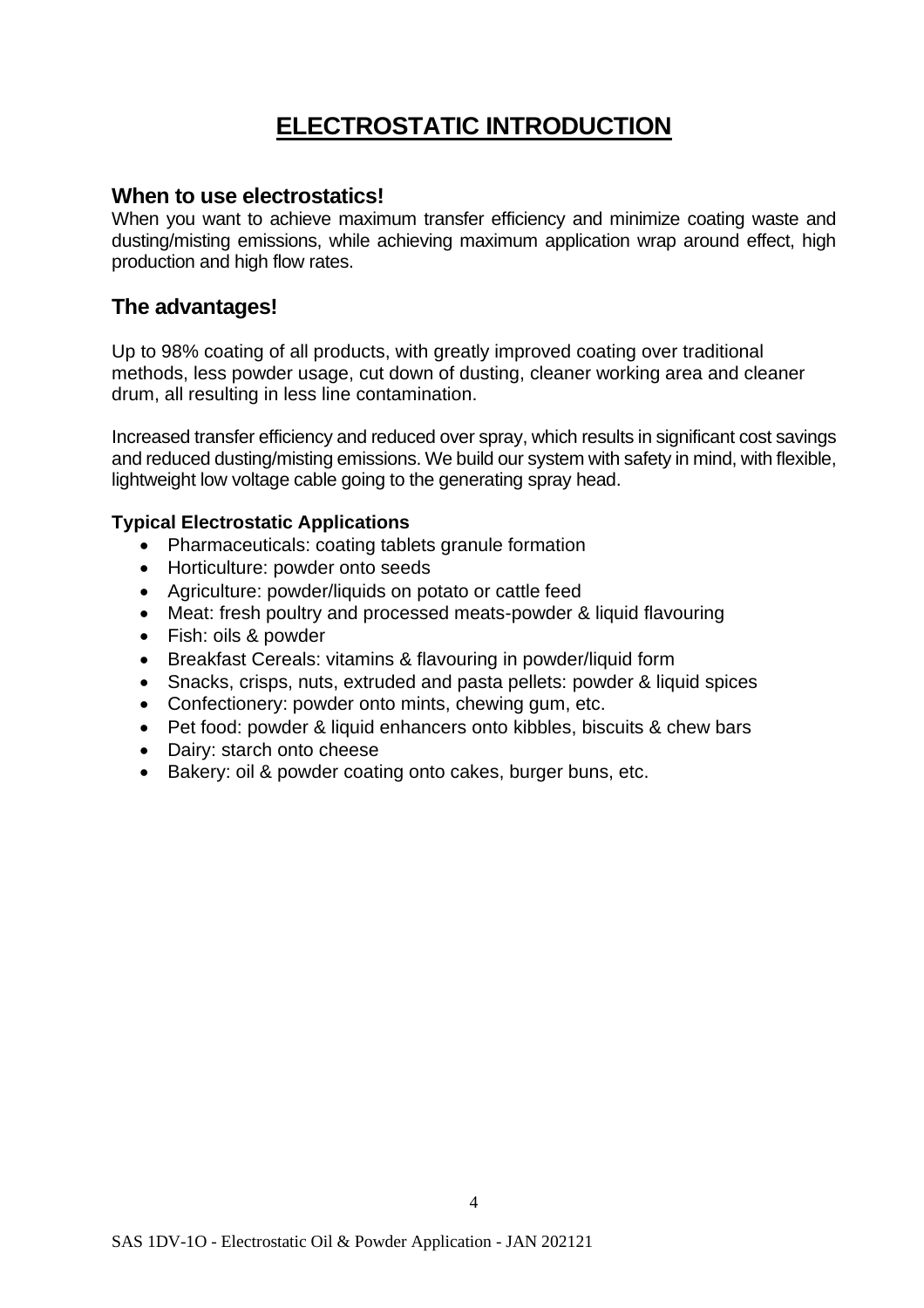# **PRODUCT INTRODUCTION**

### **Electrostatic Oil and Powder Application: SAS 1DV/1O**

This model is designed to apply both Liquid and dry spices by creating an electrostatic charge on the oil and powder as it leaves our patented vibratory tray design and is then atomised by the applicators, which is angled and pointing onto the products to be coated.



**Fig 1**

# **SAS Assembly Number – SAS 1DV/1O-XXX-Y**

|            | <b>Description</b>                                    | <b>Assembly Number Ref.</b> |
|------------|-------------------------------------------------------|-----------------------------|
|            | Powder Tray - 500mm long (Short)                      | 500                         |
| <b>XXX</b> | Powder Tray - 760mm long (Standard)                   | 760                         |
|            | Powder Tray - 1,000mm long (Long)                     | 1000                        |
| v          | <b>Powder Atomiser - Plastic tip c/w Plastic body</b> | Р                           |
|            | Powder Atomiser - Plastic tip c/w St/St body          | S                           |

Example Assembly Number : **SAS 1DV/1O-760-P**

Electrostatic Oil & Dry Application system (760mm/Plastic body)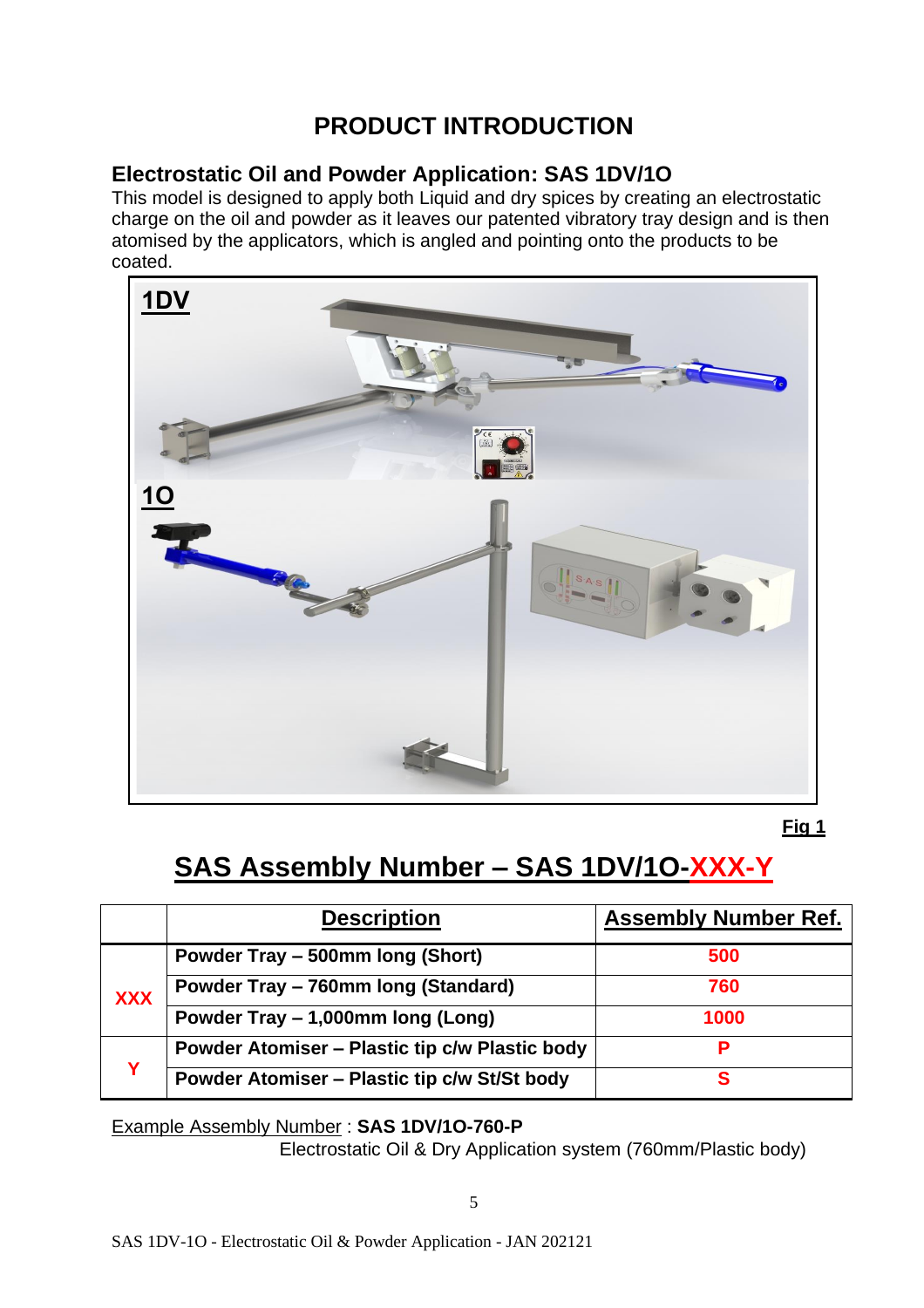## **PRODUCT INTRODUCTION**

The SAS DRY VIBRATOR 1DV spray unit uses the principal of atomising the spice as it falls off the vibrator by spraying air and electrical charge onto the powder, it is able to obtain the ultimate wrap-around effect, onto grounded product.



The SAS OIL APPLICATION 1O spray unit uses the principal of atomising the oil as it is atomiser by spraying air and electrical charge onto the oil, it is able to obtain the ultimate wrap-around effect, onto grounded product.



|--|

| Pos. | <b>Description</b>                          | <b>Assembly Number</b> | <b>Manual Reference</b> |
|------|---------------------------------------------|------------------------|-------------------------|
| A    | <b>Powder Vibrator Tray Assy</b>            | <b>DV 200-09X</b>      | See 1DV Manual          |
| B    | <b>Vibrator Motor Assy</b>                  | DV 200-09X             | See 1DV Manual          |
| C    | <b>Vibrator Controller Assy</b>             | DV 200-097             | See 1DV Manual          |
| D    | <b>Powder Atomiser Assy</b>                 | <b>DV 200-11XX</b>     | See 1DV Manual          |
| Е    | <b>Support for Vibrator Motor/Tray Assy</b> | DV 200-173             | See 1DV Manual          |
| F    | <b>Electrostatic Controller Assy</b>        | <b>CU 200-124</b>      | See 1DV & 10 Manual     |
| G    | Electrostatic Generator Head - Powder       | GH 200-161             | See 1DV Manual          |
| н    | <b>Supports for Generator Head Assy</b>     | GH 200-159             | See 1DV Manual          |
| J    | <b>Electrostatic Oil Atomiser Head</b>      | OH 200-132R            | See 10 Manual           |
| ĸ    | <b>Electrostatic Generator Head - Oil</b>   | OH 200-161             | See 10 Manual           |
|      | <b>Support for Generator Head</b>           | GH 200-322             | See 10 Manual           |
| м    | <b>Pneumatic Control Box</b>                | PB 200-133             | See 10 Manual           |
| N    | <b>Frame Mounting Assembly</b>              | GH 200-320             | See 10 Manual           |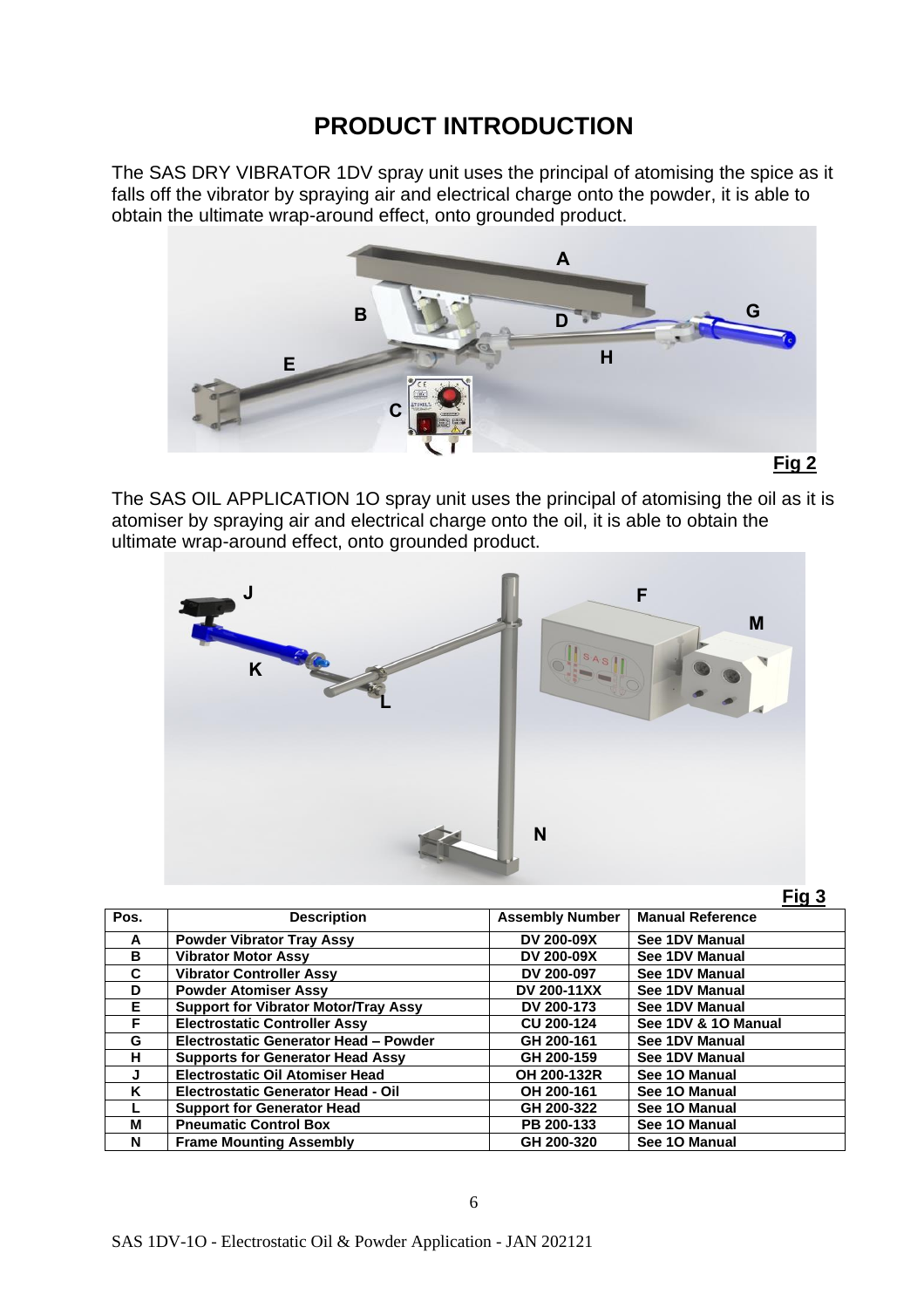# **INSTALLATION**

- 1. The Electrostatic control unit must be located outside the flavouring drum in a Non-Hazardous area at a location which allows the operators to observe the material atomisation in front of the tumbling product.
- 2. To obtain the maximum electrostatic efficiency, the product to be coated must be able to fully tumble and roll in front of the atomiser spray pattern. If it does not do so, this may result in a poor quality finish to the product.
- 3. The appropriate distance between the atomiser and the product to be coated should be between 20 to 25cm (8" to 10")
- 4. All pneumatic hoses connected to the atomise must be non-conductive. It is recommended to use Polyethylene and not Nylon hose.
- 5. Never use damaged hoses, cables or connections.
- 6. All compressed air connections must be fitted with a local isolator and pressure regulator, plus fitted with a suitable Filter to ensure a Clean and Dry air supply to the SAS equipment.
- 7. **All Equipment and metal parts (drum, pumps, containers, conveyors, etc.) in the application area including any other conductive articles within 3mtrs (10ft) - must be positively grounded.**

#### **IMPORTANT NOTICE**

This manual is only a basic overview of the SAS 1DV/1O Electrostatic Oil and Powder application system.

For Full and in depth information upon Installation, Cleaning, Service, Spare parts, Technical Specifications, etc. please refer to the respective SAS manuals



 **SAS 1DV Manual SAS 1O Manual**

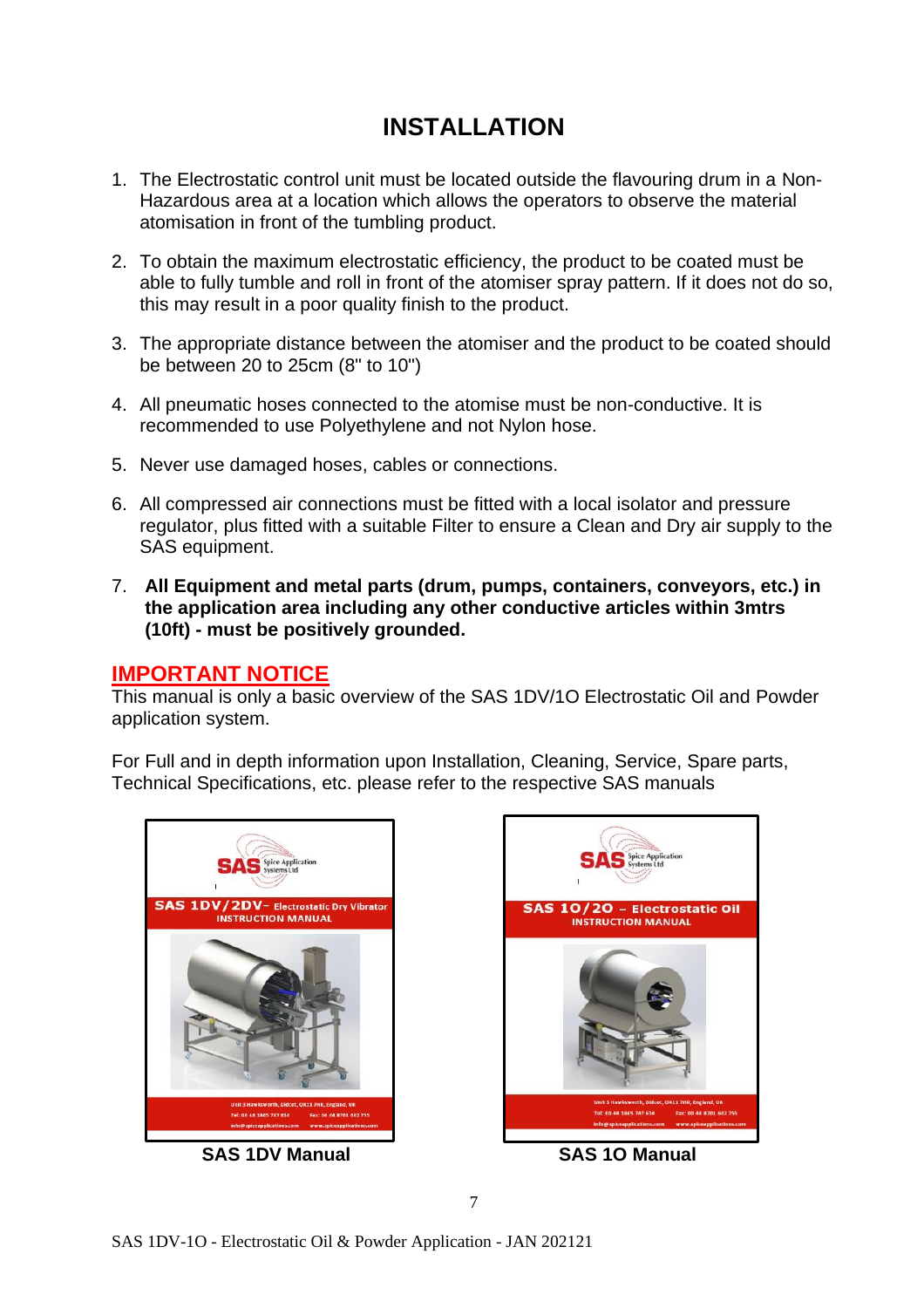### **INSTALLATION**

#### **SCHEMATIC LAYOUT - 1DV/10**

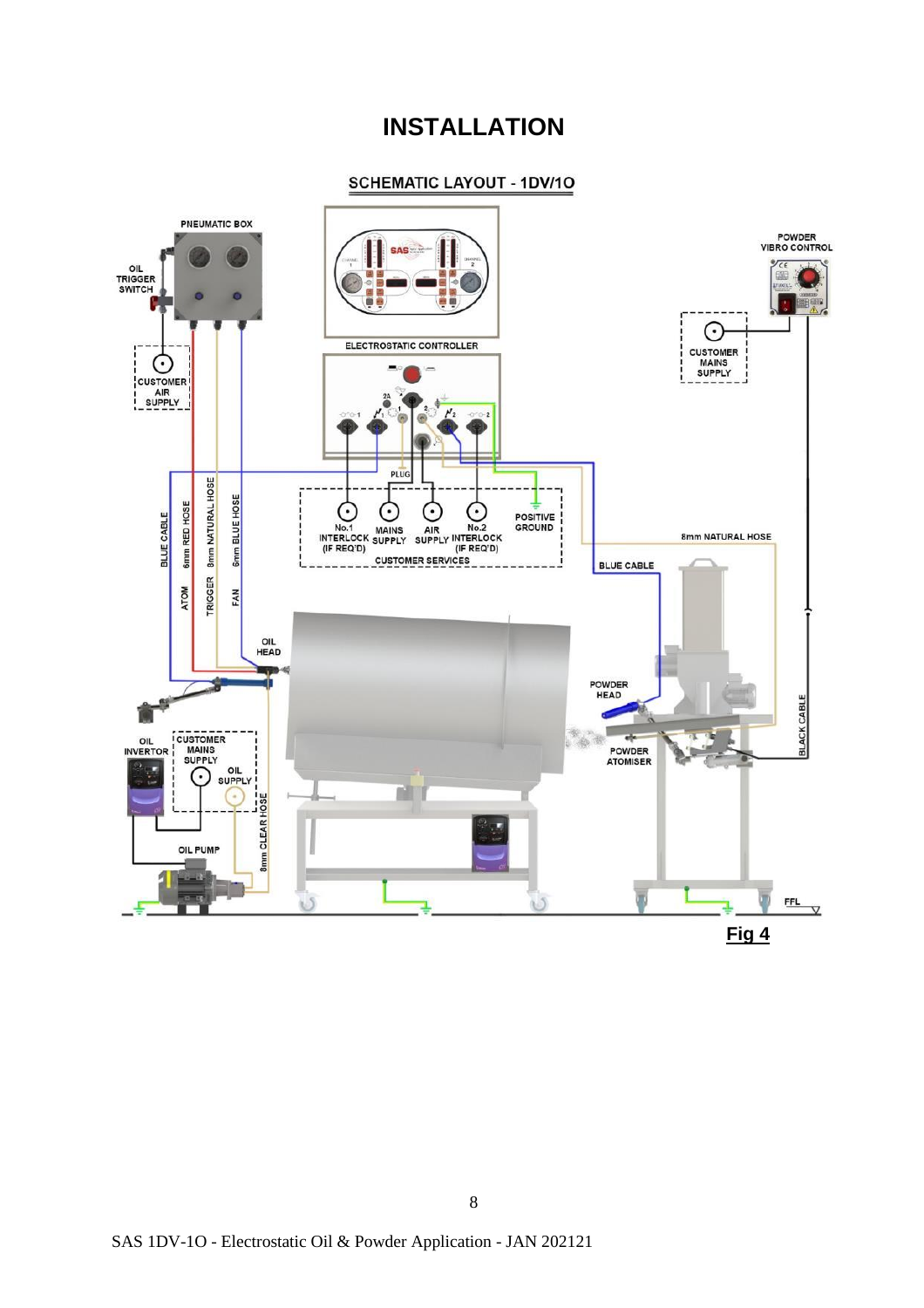# **WARRANTY**

Dear Customer,

Thank you for buying a SAS products and systems. Every care has been taken, from design to manufacture, to ensure that this product gives you complete satisfaction.

Spice Application Systems Ltd guarantees that all equipment manufactured by them will be free from defective workmanship or materials for a period of 12 months or 3000 working hours, from the date of delivery of the equipment, whichever comesfirst.

We will rectify any manufacturing or material defects by means of suitable repair or supplying a replacement part.

Always providing that:

- Any such defect(s) is reported in writing, within the 12-month period.
- All equipment is installed, operated and maintained in accordance with specific recommendations of Spice Application Systems Ltd and good industry practice.
- Spice Application Systems Ltd supplies all spare parts and consumable items.
- Consumable spares are inspected frequently and replaced as necessary. The life of these varies with the application and they are not guaranteed for any specific period.
- Maintenance spares are inspected and replaced if necessary every 12 months or 3000 operated hours, whichever is sooner.
- Any consequential loss, however caused is expressly excluded from this guarantee

Spice Application Systems Ltd will not be liable for any repairs or replacements (including labour costs) without our written approval.

Spice Application Systems Ltd gives no performance guarantees, unless specifically indicated in our proposal. The effects erosion, corrosion and general wear and tear are specifically excluded.

Spice Application Systems Ltd reserves the right to amend or change specifications, as part of their continuous development policy.

#### **We make no other guarantee or representation whatsoever, expressed or implied.**